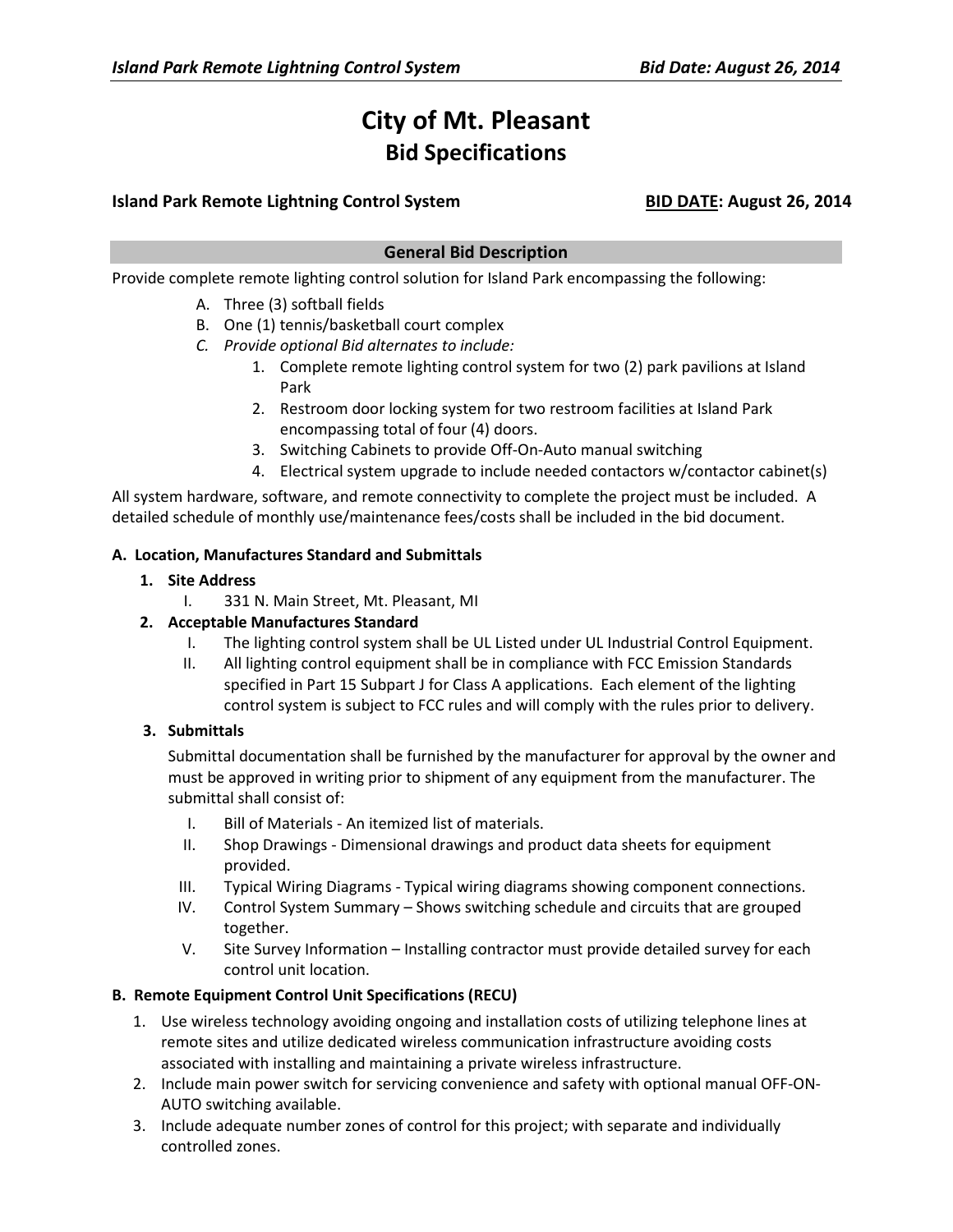- 4. Zone capabilities Each controller must be able to control a minimum of six (6) available zones. A zone is a collection of circuits that are controlled together.
- 5. Individual zone control Each zone shall be individually controlled; it shall be the responsibility of the lighting control manufacturer to provide a sufficient number of controllers at each location to fulfill the operational requirements as specified for this project.
- 6. Utilize dry-contact type outputs for switching the control voltage of load relays, locks or gates.
- 7. Have two outputs per zone for providing delay off capability when safety and egress lighting is required of any zone.
- 8. Operate all types of contactors, electrically held, mechanically held latching and unlatching; all combined within the same RECU if required.
- 9. Allow for user settable overrides on an independent basis for each zone.
- 10. Have an Off-Auto-On switch per zone.
- 11. Have warn-off capability on a per zone basis for timed use operation and safety. A warning strobe shall indicate end of use prior to end and is adjustable by the user, including a sequencing option for continued use.
- 12. Be capable of 'direct' control via a cell phone 'texting' commands or WEB access, 24hrs per day/7 days per week without contacting manufacturer.
- 13. Provide override control via an LCD screen user interface menu at the RECUs, phone, or computer; none of which shall be mutually exclusive of the other (e.g., the user may set an override via telephone, then cancel later at the LCD display and user interface at the RECUs) ; all available 24hrs per day/7 days per week, without contacting manufacturer.
- 14. Be battery backed-up, with such data remaining in memory for a period of not less than 5 years in the case of a power outage.
- 15. Automatically adjust for changes in Daylight Saving and sunset and sunrise times, on a standalone basis not reliant on the WEB or the manufacturer for time updates.
- 16. Field replaceable electronic assemblies All electronic assemblies are to be mounted on panels to allow for easy field maintenance.
- 17. Future enhancements As new technologies are developed, manufacturer may incorporate new features and capabilities to the controller. These enhancements to the controller shall be transparent to the end user and will be provided as part of the service and warranty contract.

## **C. Web Access shall:**

- 1. Provide scheduling, posting and PIN maintenance via the internet and available via any standard web browser.
- 2. Maintain a connection to the Internet, with the cost of such connection borne by the owner.
- 3. Have modules for scheduling facility zones (i.e. parks, fields, courts, restrooms etc.), remote control unit definitions, site definitions and users groups, etc.
- 4. Provide user passcodes and security levels for functions within the control software and for functions within the remote control unit(s).
- 5. Have capability to set, change and/or cancel scheduled overrides.
- 6. Be able to use any smartphone or cellular texting to make schedules that may be either one-time date specific or recurring, 24hrs per day/7 days per week.
- 7. Provide means to adjust current or future schedules affecting schedules at all parks and playing surfaces with virtually a single entry.
- 8. Be able to schedule the switching and control of virtually any electronic and electrical equipment as a zone.
- 9. Provide means to make schedules as a one-time date specific, a repeat of a one-time date specific, or recurring.
- 10. Automatically adjust to daylight saving time adjust for sunrise and sunset time changes.